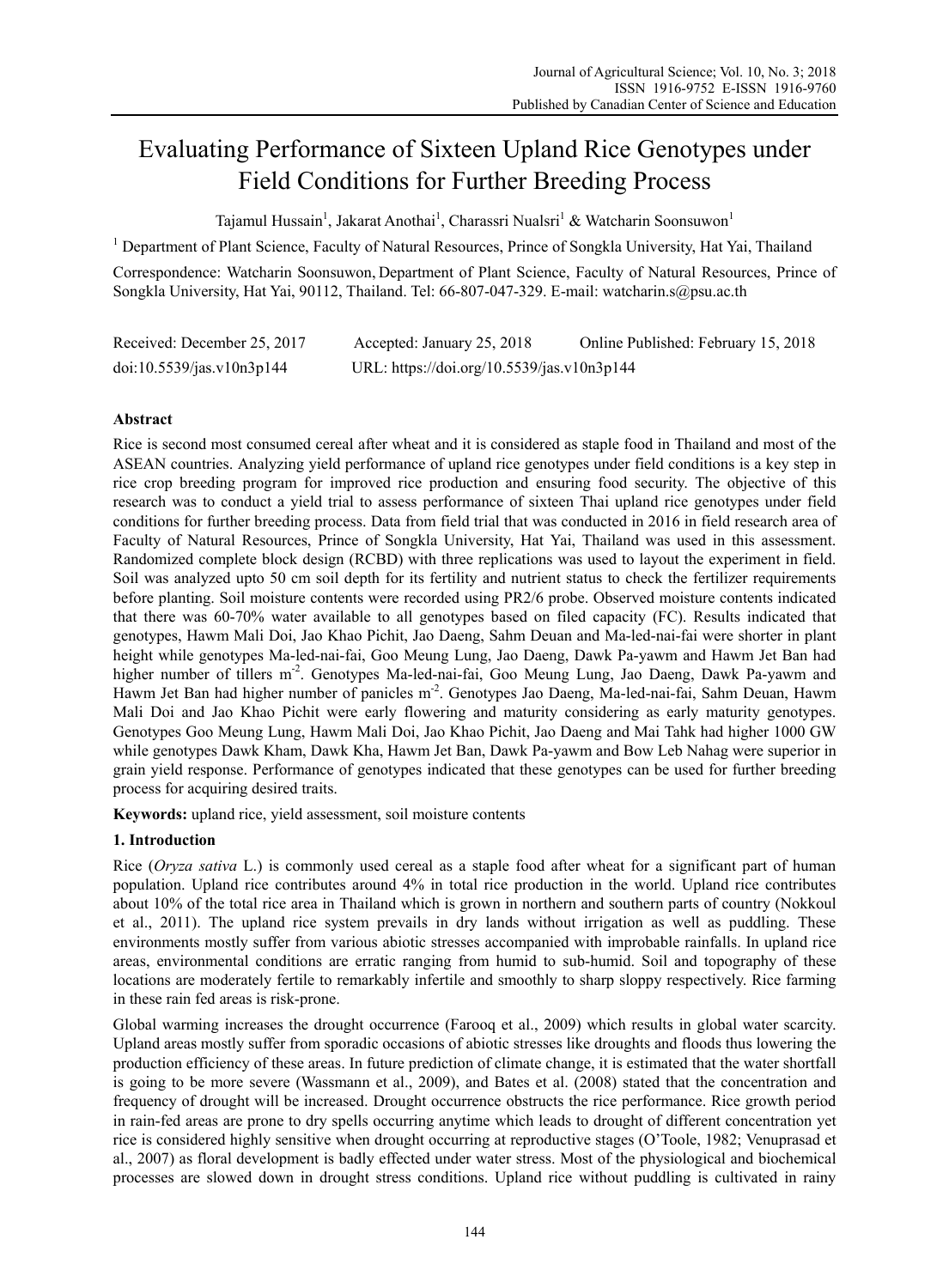season in southern Thailand. Rainy season lasts from May to October and the upland rice planted in months of May to July is at reproductive stage at the end of rainy season. Due to less rainfall and occurrence of drought in the end of rainy season critically affects the rice yield. Heat is another factor during the growth period which increase the crop damage along with drought. Upland rice is potential source of genetic traits for rice breeding program and its performance is declining every year due to abiotic stresses. Therefore it becomes important to screen the upland rice genotypes having capability to tolerate drought and heat stresses especially at reproductive stages. Number of these abiotic stresses including drought and heat need to combat by screening and developing improved genotypes. Breeding upland rice for drought tolerance and heat to avoid the abiotic stresses is one of the important factor to increase the efficiency of rice production. Selection and development of the drought tolerant upland rice genotypes is important in southern Thailand as the local genotypes has the potential of higher productivity in stress conditions. Keeping in view the problems associated with upland rice production there was a need to assess the performance of upland rice genotypes for different agronomic trains under field conditions to use the suitable genotypes for further breeding process. Therefore, we selected sixteen Thai upland rice genotypes commonly grown in southern of Thailand for evaluating their response for agronomic traits including their growth duration and different yield attributes.

# **2. Material and Methods**

## *2.1 Soil Analysis*

Soil analysis involved collection of input data on soil characteristics upto 0-50 cm on soil class, texture, field capacity, electrical conductivity, organic carbon, organic matter, soil texture, pH of soil in water, cation exchange capacity, organic carbon, total nitrogen, phosphorus, potassium, calcium sodium and zinc, which was performed at Central laboratory, Faculty of Natural Resources, Prince of Songkla University, Hat Yai, Thailand. Physical and chemical properties of soil are detailed in Table 1.

|                          | Units                    | Values at Soil Layer Depths (cm) |            |           |                                          |                                         |  |
|--------------------------|--------------------------|----------------------------------|------------|-----------|------------------------------------------|-----------------------------------------|--|
| Soil Properties          |                          | $0 - 15$                         | $15 - 30$  | $30 - 50$ | Method/Equipment                         | References/Model                        |  |
|                          |                          | Sandy                            | Sandy Clay | Sandy     |                                          |                                         |  |
|                          |                          | Loam                             | Loam       | Clay      |                                          |                                         |  |
|                          | % Sand                   | 70.56                            | 63.75      | 55.52     |                                          | Bouyoucos, 1936;<br>Day, 1965           |  |
| Texture                  | % Silt                   | 11.86                            | 10.48      | 8.28      | Hydrometer method                        |                                         |  |
|                          | % Clay                   | 17.58                            | 25.77      | 36.20     |                                          |                                         |  |
| Field capacity           | $\frac{0}{0}$            | 33.60                            | 38.52      | 46.42     | Gravimetric method                       | Cassel & Nielsen, 1986                  |  |
| Electrical conductivity  | $\mu$ S cm <sup>-1</sup> | 43.4                             | 45.6       | 58.6      | EC meter                                 | Seven Easy EC Meter<br>(Mettler Toledo) |  |
| Soil pH                  | Slightly Acidic          | 4.92                             | 5.22       | 5.13      | pH meter                                 | Seven Easy<br>(Mettler Toledo) 8603     |  |
| Organic carbon           | $\frac{0}{0}$            | 0.67                             | 0.48       | 0.42      | Walkley & Black's method                 | Walkley & Black, 1934                   |  |
| Organic matter           | $\frac{0}{0}$            | 1.15                             | 0.82       | 0.72      |                                          |                                         |  |
| Cation exchange capacity | meq/100 g soil           | 3.59                             | 4.42       | 5.27      | Exchangeable cation<br>extraction method | Ross, 2009                              |  |
| Total N                  | $\frac{0}{0}$            | 0.07                             | 0.06       | 0.05      | Kjeldahl method                          | Kjeldahl, 1883                          |  |
| Available P              | $\frac{0}{0}$            | 52.21                            | 27.24      | 15.53     | Bray no. II                              | Bray, 1945                              |  |
| Potassium                | $mg \, kg^{-1}$          | 101.30                           | 100.74     | 100.76    | Exchangeable cation<br>extraction        | Thomas, 1982;<br>Levinson, 1969         |  |
| Calcium                  | $mg \, kg^{-1}$          | 380.15                           | 569.14     | 606.80    | Exchangeable cation<br>extraction        | Thomas, 1982;<br>Levinson, 1969         |  |
| Sodium                   | $mg \, kg^{-1}$          | 7.03                             | 9.94       | 12.70     | DTPA extraction method                   | Lindsay & Norvell, 1978                 |  |
| Zinc                     | $mg \, kg^{-1}$          | 3.31                             | 2.37       | 1.09      | DTPA extraction method                   | Lindsay & Norvell, 1978                 |  |

| Table 1. Soil physical and chemical properties upto 50 cm soil depth |  |
|----------------------------------------------------------------------|--|
|----------------------------------------------------------------------|--|

# *2.2 Experimental Details*

Sixteen Thai upland rice genotypes including, Jao Khao Pichit, Jao Daeng, Sahm Deuan, Dawk Kham, Dawk Kha Hawm Jet Ban, Khao Sai, Khao Ruang, Nual Hawm, Ma-led-nai-fai, Dawk Pa-yawm, Goo Meung Lung, Hua Bon, Bow Leb Nahag and Mai Tahk were used in this study. Experiment for yield assessment under field conditions was conducted in field research area of Faculty of Natural Resources, Prince of Songkla University,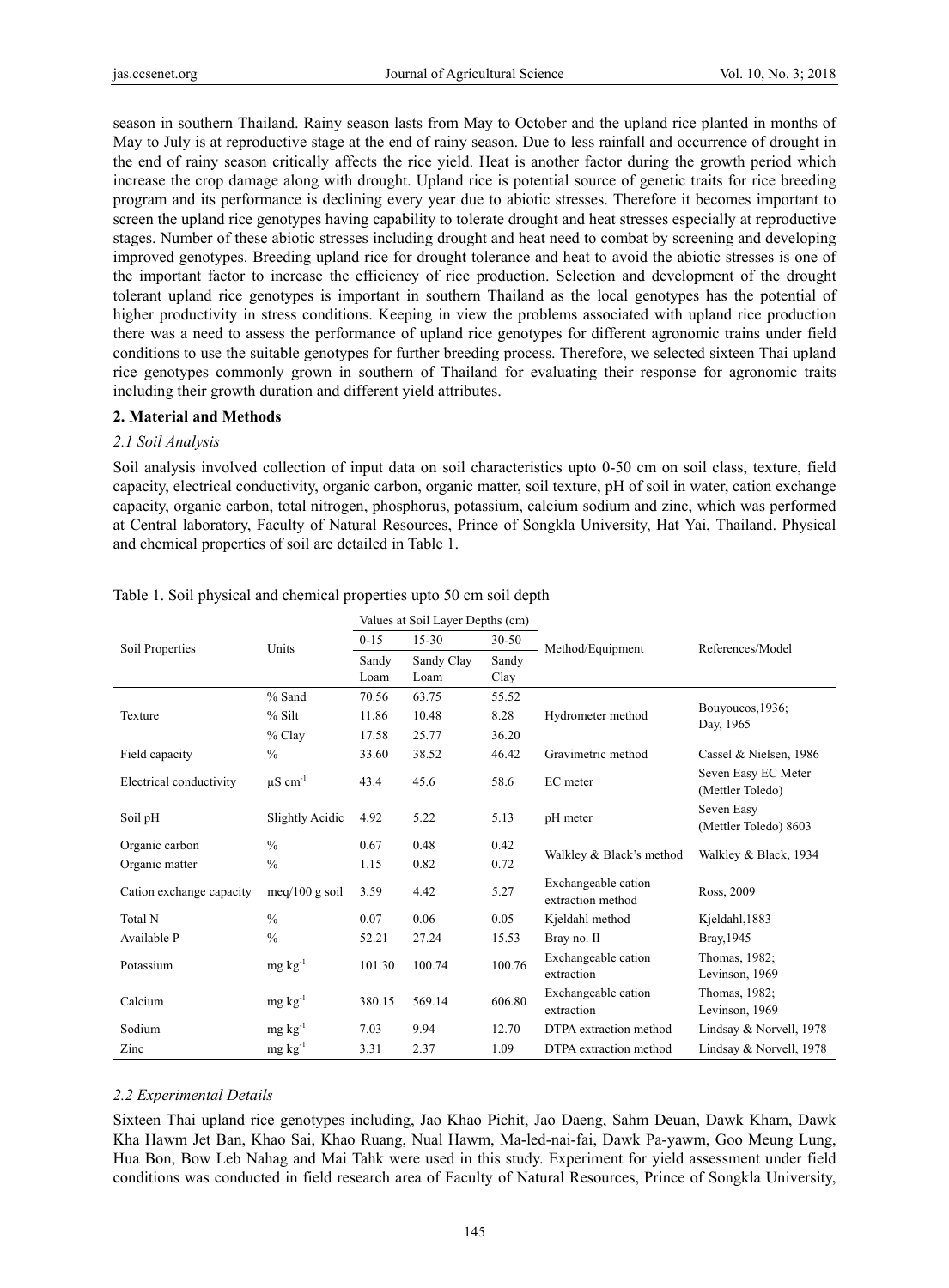Hat Yai, Thailand, using RCBD with three replications. Plant population was maintained at 13 plants m<sup>-2</sup> by keeping 30 cm row to row and 25 cm plant to plant distance and sowing was performed by direct seeding method. Optimum amount of fertilizer at rate of 75 kg N, 45 kg P and 45 kg K<sup>+</sup> ha<sup>-1</sup> was applied in three splits. Irrigation was applied using sprinklers when plants were observed under wilting and rainfall was also received by plants during growing season. Soil moisture contents were recorded by using PR2/6 probe (Delta-T Devices) upto 100 cm at 0-10, 10-20, 20-30, 30-40, 40-60 and 60-100 cm soil depths. Three PR2/6 probes were installed in each replication of experiment and moisture contents were recorded on weekly basis.

#### 2.3 Data Collection and Analysis

Data collection and calculation of yield parameters was done by destructive method (Soler et al., 2013) and large area sample plus subsample approach, as a way to minimize work load and to minimize sample variability. The principle proposed includes taking a large sample (about 1  $m<sup>2</sup>$  land area) for land-area dependent biomass to reduce the coefficient of variation (CV), and then taking a small subsample  $(1 \text{ to } 3 \text{ plants})$  for plant internal traits having low CV's. Three plant were selected for subsample from which plants parts were separated into leaves, stems and panicles. Samples were dried in oven at 70 °C for various durations depending upon the plant part until no change in weight was observed. Obtained data was analyzed  $(P < 0.05$  and  $P < 0.01)$  using statistical software R-2.14.0 to test the significance of results and mean comparison.

#### **3. Results and Discussion**

## *3.1 Weathe er Conditions*

Data relating to daily maximum (Tmax.) and minimum (Tmin.) air temperature and average daily rainfall was obtained from Kho Hong agro-meteorology station located about five kilometres to experimental site. Mean Tmax., Tmin. and average daily rainfall during season were 42.0, 24.8 °C and 5.8 mm day<sup>-1</sup> respectively (Figure 1). Primary atmospheric variables that impact on crop growth are solar radiation, air temperature, humidity, and precipitation. Optimum temperature required for rice growth ranged from 25 °C to 35 °C (Yoshida, 1978) while temperature prevailed during the growth period was higher than optimum range which indicated that temperature had influence on crop growth and development. Less rainfall occurred during the growth period which caused a stress to all genotypes at different growth stages.



Figure 1. Mean daily maximum and minimum temperature and rainfall occurred during experiment

#### 3.2 Soil Moisture Contents

Soil moisture contents recorded during the season were lower than the full crop requirement of 100% FC. Soil moisture contents ranged between  $15.8$  to  $23.4\%$  of FC for 0-10 cm (Figure 2 [a]), 16.0 to  $23.3\%$  of FC for 10-20 cm (Figure 2 [b]), 18.3 to 24.8% of FC for 20-30 cm (Figure 2 [c]), 14.0 to 20.8% of FC for 30-40 cm (Figure 2 [d]), 20.7 to 27.9% of FC for 40-60 cm (Figure 2 [e]) and 34.1 to 41.7% of FC for 60-100 cm (Figure 2 [f]) respectively. Overall all genotypes had 70% water availability of full crop requirement which indicated that all genotypes had a moderate water stress during its growth especially near flowering period. Rainfall was also less during the flowering period of most of genotypes (Figure 1). In upper soil layers upto 30 cm, FC was near to 70% and it was decreased to 60% under deeper soil layers upto 60 cm while it was increased to 80% under 60-100 cm soil layer (Figure 2). Although rice have deeper root length but its ability to extract water from deep soil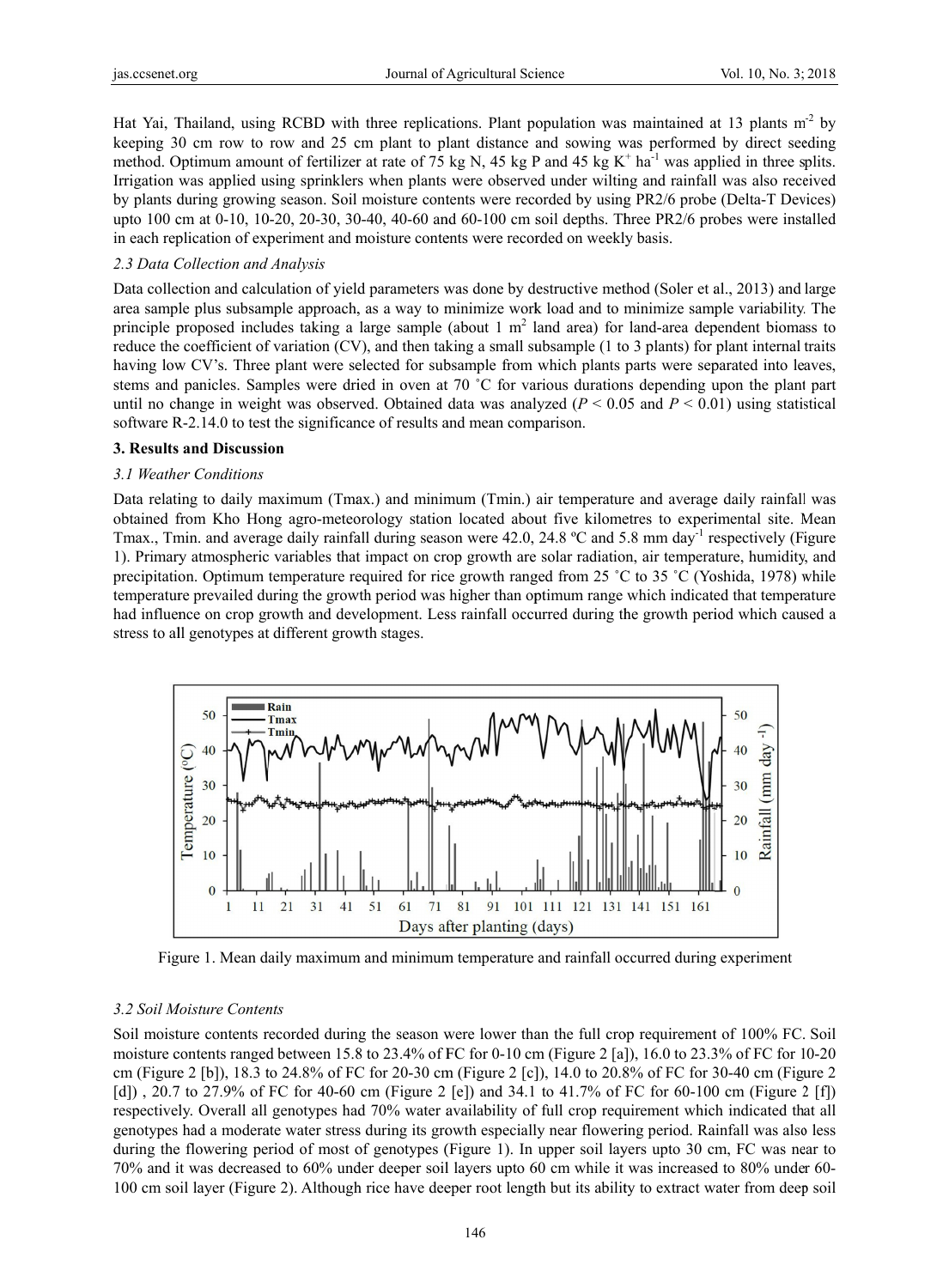layers is relatively low which makes rice more vulnerable to water stress. Kondo et al. (1999) stated that root pattern of rice varies from other crops. Turner et al. (2001) and Subbarao et al. (1995) described that root characteristics like length, Density, depth and biomass significantly contribute towards water economy. Deeper and thicker roots efficiently extracted water from deeper layers (Kavar et al., 2008). Rainfall occurrence and moisture contents in different soil layers indicated a high variation in soil water availability to plants and it showed that all genotypes had a moderate stress during the growth.



Figure 2. Soil moisture contents at each soil depth upto 100 cm

# 3.3 Genotypic Performance

Results from analysis of variance indicated that there was a highly significant difference for plant height, number of tillers and panicles, days to flowering and maturity and one thousand grain weight and a significant difference for grain yield and biomass between all genotypes (Table 2). In comparison of means of agronomic traits of upland rice genotypes (Table 3), mean values ranged between 102 to 140 days and 120 to 161 days for days to flowering and maturity respectively. Mean values ranged between 98 to 181 cm, 116 to 266 tillers and 106 to 191 panicles for PH, number of tillers and panicles respectively. For GY, 1000 GW and biomass, mean values ranged from 1608.30 to 3994.70 kg ha<sup>-1</sup>, 24 to 26.67 g and 3435.70 to 6968.70 kg ha<sup>-1</sup> respectively. Genotypes, Hawm Mali Doi, Jao Khao Pichit, Jao Daeng, Sahm Deuan and Ma-led-nai-fai were shorter in plant height while genotypes Ma-led-nai-fai, Goo Meung Lung, Jao Daeng, Dawk Pa-yawm and Hawm Jet Ban had higher number of tillers m<sup>-2</sup>. Dwarfness is required in rice crop breeding to avoid lodging losses. Shorter genotypes could be used for acquiring traits for shorter plant height in rice breeding. Genotypes Ma-led-nai-fai, Goo Meung Lung, Jao Daeng, Dawk Pa-yawm and Hawm Jet Ban had higher number of panicles m<sup>-2</sup>. Genotypes Jao Daeng, Ma-led-nai-fai, Sahm Deuan, Hawm Mali Doi and Jao Khao Pichit were early flowering and maturity considering as early maturity genotypes while genotypes Goo Meung Lung, Nual Hawm, Mai Tahk, Khao Ruang and Hua Bon were late flowering and maturity considering as late maturity genotypes. Genotypes Goo Meung Lung, Hawm Mali Doi, Jao Khao Pichit, Jao Daeng and Mai Tahk had higher 1000 GW while genotypes Hawm Jet Ban, Dawk Kham, Dawk Kha, Dawk Pa-yawm and Bow Leb Nahag were superior in grain yield response. Genotypes Mai Tahk, Goo Meung Lung, Dawk Kham, Hawm Jet Ban and Bow Leb Nahag produced maximum biomass (Table 3). Different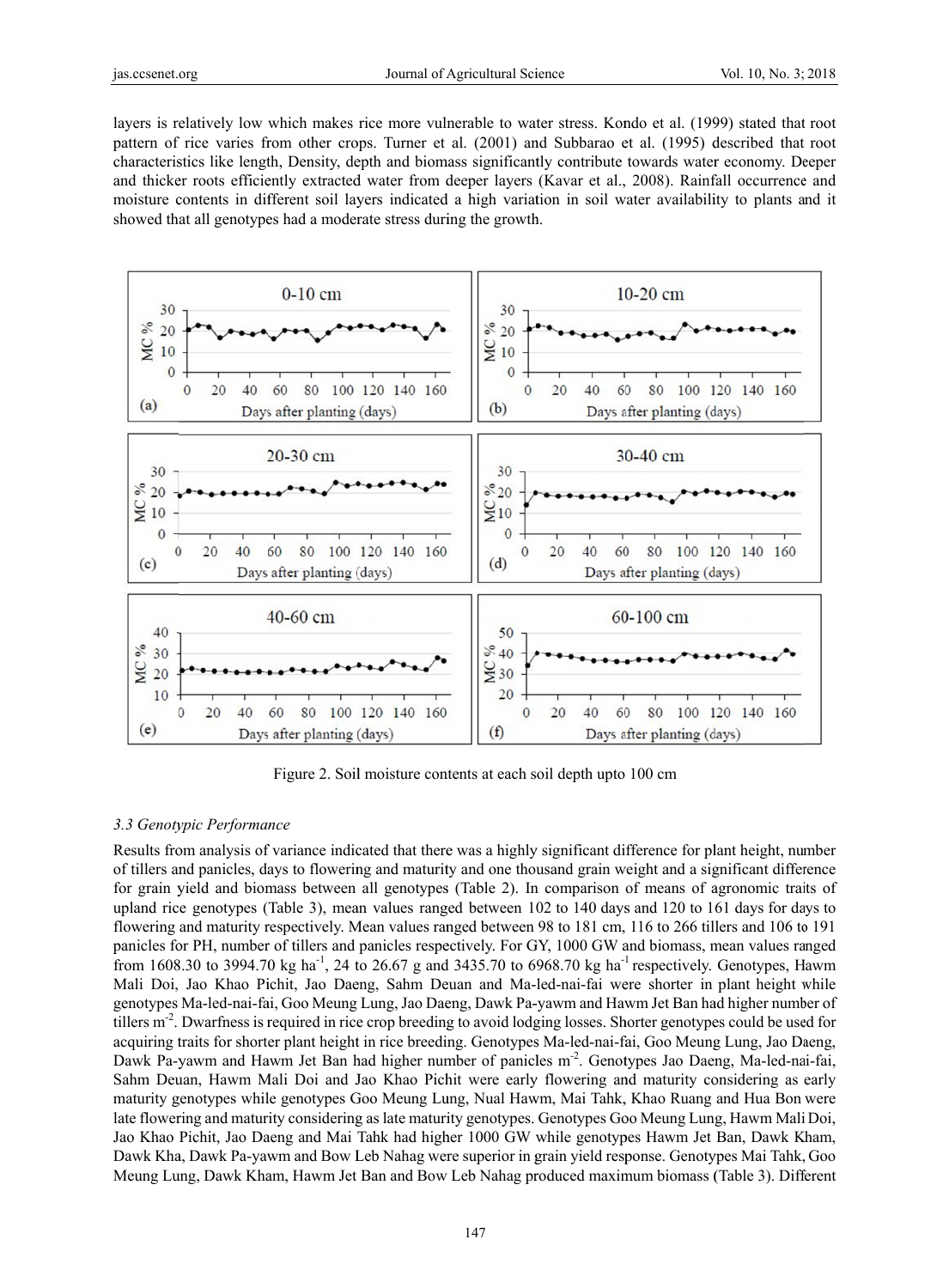agronomic parameters including days to flowing and maturity, number of tillers and panicles, 1000 GW and GY have been focused to be accounting for screening genotypes in rice breeding (Yang et al., 2001; Venuprasad et al., 2008 & Wang et al., 2010). Results showed that different genotypes could be considered for acquiring required traits in rice crop breeding program. For example early maturity genotypes should be considered for early maturing to escape drought stress which can be benefited in rice breeding for drought.

Table 2. Mean square of analysis of variance of agronomic traits of sixteen upland rice genotypes

| SOV         | df | PН                      | NT                     | NP        | DF       | DМ       | <b>GY</b> | 1000 GW               | <b>Biomass</b> |
|-------------|----|-------------------------|------------------------|-----------|----------|----------|-----------|-----------------------|----------------|
| Replication |    | 118.69                  | 4575.15                | 6108.08   | 1731     | 14.14    | 3903198   | 1.52                  | 4420490        |
| Treatment   | 15 | $1063.20$ <sup>**</sup> | $415044$ <sup>**</sup> | 1840.35** | 543.25** | 554.26** | 1667649   | $39.65$ <sup>**</sup> | 3785735        |
| Error       | 30 | 98.82                   | 1040.17                | 986.95    | 28.24    | 13.39    | 795138    | 2.98                  | 2205423        |
| $CV\%$      |    | 7.18                    | 21 77                  | 23.31     | 4 3 5    | 2.55     | 31 23     | 6.02                  | 29.69          |

*Note*. SOV = Source of variation,  $df = degree of freedom$ ,  $PH = Plant height$ ,  $NT = Number of tillers$ ,  $NP =$ Number of panicles,  $DF =$  Days to flowering,  $DM =$  Days to maturity,  $GY =$  Grain yield, 1000 GW = one thousand grain weight,  $*$  = Highly significant,  $*$  Significant.

Table 3. Mean of agronomic traits of sixteen upland rice genotypes

| Genotype        | PH    | NT          | NP          | DF     | DM     | <b>GY</b>      | 1000 GW | <b>Biomass</b> |
|-----------------|-------|-------------|-------------|--------|--------|----------------|---------|----------------|
|                 | (cm)  | $(no. m-2)$ | $(no. m-2)$ | (days) | (days) | $(kg ha^{-1})$ | (g)     | $(kg ha^{-1})$ |
| Hawm Mali Doi   | 118   | 148         | 135         | 105    | 124    | 1805.20        | 34.67   | 3559.20        |
| Jao Khao Pichit | 129   | 143         | 131         | 105    | 127    | 1608.30        | 32.67   | 3569.50        |
| Jao Daeng       | 115   | 179         | 164         | 102    | 120    | 1977.60        | 32.00   | 3435.70        |
| Sahm Deuan      | 131   | 125         | 120         | 103    | 126    | 2156.30        | 27.00   | 3440.20        |
| Dawk Kham       | 146   | 125         | 115         | 128    | 152    | 3994.70        | 26.00   | 5486.80        |
| Dawk Kha        | 151   | 116         | 115         | 127    | 151    | 3671.90        | 27.00   | 5746.40        |
| Hawm Jet Ban    | 141   | 149         | 142         | 126    | 150    | 3490.20        | 28.33   | 5764.20        |
| Khao Sai        | 137   | 141         | 129         | 128    | 151    | 2879.40        | 26.33   | 4779.40        |
| Khao Ruang      | 155   | 122         | 112         | 131    | 152    | 3079.20        | 28.00   | 5710.00        |
| Nual Hawm       | 152   | 118         | 106         | 134    | 151    | 2563.10        | 28.67   | 4483.40        |
| Ma-led-nai-fai  | 98    | 266         | 191         | 103    | 124    | 1996.90        | 24.00   | 4812.40        |
| Dawk Pa-yawm    | 141   | 155         | 143         | 129    | 151    | 3514.90        | 25.33   | 5428.90        |
| Goo Meung Lung  | 181   | 183         | 179         | 140    | 161    | 3355.60        | 36.67   | 6656.70        |
| Hua Bon         | 139   | 127         | 116         | 131    | 150    | 2889.90        | 26.00   | 4429.10        |
| Bow Leb Nahag   | 134   | 147         | 141         | 130    | 151    | 3365.00        | 26.00   | 5750.50        |
| Mai Tahk        | 146   | 127         | 118         | 133    | 152    | 3339.40        | 31.00   | 6968.70        |
| Mean            | 138   | 148         | 135         | 122    | 143    | 2855.5         | 28.72   | 5001.30        |
| $LSD$ 0.05      | 16.57 | 53.78       | 52.38       | 8.86   | 6.10   | 1532.80        | 2.88    | 2476.40        |
| $LSD$ 0.01      | 22.32 | 72.41       | 70.54       | 11.93  | 8.21   | 2063.90        | 3.88    | 3334.50        |

*Note*. PH = Plant height, NT = Number of tillers, NP = Number of panicles, DF = Days to flowering, DM = Days to maturity,  $GY =$  Grain yield, 1000 GW = one thousand grain weight,  $LSD =$  Least significant difference.

#### **4. Conclusion**

In conclusion, genotypes Ma-led-nai-fai, Goo Meung Lung, Jao Daeng, Dawk Pa-yawm and Hawm Jet Ban had higher number of panicles m<sup>-2</sup>, genotypes Goo Meung Lung, Hawm Mali Doi, Jao Khao Pichit, Jao Daeng and Mai Tahk had higher 1000 GW while genotypes Dawk Kham, Dawk Kha, Hawm Jet Ban, Dawk Pa-yawm and Bow Leb Nahag were superior in grain yield response. These genotypes can be considered as high yielding genotypes. Genotypes Jao Daeng, Ma-led-nai-fai, Sahm Deuan, Hawm Mali Doi and Jao Khao Pichit were early flowering and maturity considering as early maturity genotypes while genotypes Goo Meung Lung, Nual Hawm, Mai Tahk, Khao Ruang and Hua Bon were late flowering and maturity considering as late maturity genotypes. Early maturity genotypes can be further used for breeding for drought and heat escaping. Authors, suggest for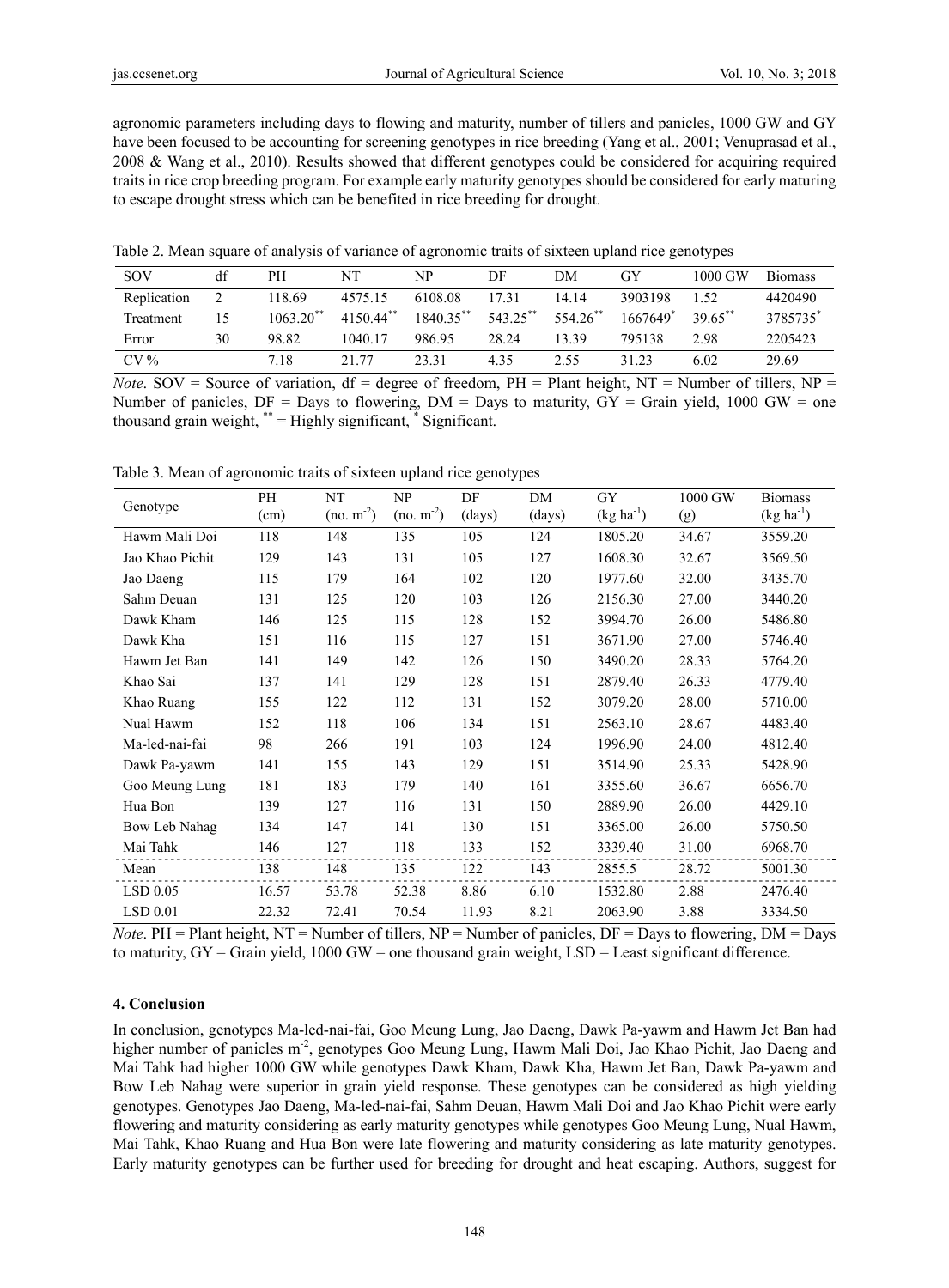further experimentation for all of these genotypes under diverse range of soil and weather conditions for improved evaluation.

#### **Acknowledgements**

Research was supported by the Higher Education Research Promotion and the Thailand's Education Hub for Southern Region of ASEAN Countries Project Office of the Higher Education Commission. The authors acknowledge Graduate School and Faculty of Natural Resources, Prince of Songkla University, Hat Yai Campus for financial support.

#### **References**

- Bates, B. C., Kundzewicz, Z. W., Wu, S., & Palutikof, J. P. (2008). *Climate change and water: Technical Paper of the Intergovernmental Panel on Climate Change* (pp. 95-96). IPCC Secretariat, Geneva.
- Bouyoucos, G. J. (1936). Directions for making mechanical analysis of soils by the hydrometer method. *Soil Science, 42*(3), 225-230. https://doi.org/10.1097/00010694-193609000-00007
- Bray, R. H., & Kurtz, L. T. (1945). Determination of total, organic and available forms of phosphorus in soils. *Soil Science, 59*(1), 39-46. https://doi.org/10.1097/00010694-194501000-00006
- Cassel, D. K., & Nielsen, D. R. (1986). Field capacity and available water capacity. *Methods of Soil Analysis* (Part 1), *Physical and Mineralogical Methods* (pp. 901-926).
- Day, P. R. (1965). Particle fractionation and particle-size analysis. *Methods of Soil Analysis* (Part 1), *Physical and Mineralogical Properties, Including Statistics of Measurement and Sampling* (pp. 545-567).
- Farooq, M., Wahid, A., Lee, D. J., Ito, O., & Siddique, K. H. (2009). Advances in drought resistance of rice. *Critical Reviews in Plant Sciences, 28*(4), 199-217. https://doi.org/10.1080/07352680902952173
- Kavar, T., Maras, M., Kidrič, M., Šuštar-Vozlič, J., & Meglič, V. (2008). Identification of genes involved in the response of leaves of *Phaseolus vulgaris* to drought stress, *Molecular Breeding, 21*(2), 159-172. https://doi.org/10.1007/s11032-007-9116-8
- Kjeldahl, J. G. C. T. (1883). Neue methode zur bestimmung des stickstoffs in organischen Körpern. *Fresenius Journal of Analytical Chemistry, 22*(1), 366-382. https://doi.org/10.1007/BF01338151
- Kondo, M., Murty, M. V. R., Aragones, D. V., Okada, K., Winn, T., & Kwak, K. S. (1999). Characteristics of the root system and water uptake in upland rice. *Genetic improvement of rice for water-limited environments* (pp. 117-134).
- Levinson, A. A. (1969). *Analytical methods for atomic absorption spectrophotometry* (pp. 1315-1316). The Perkin-Elmer Corporation, Norwalk, Connecticut, USA. https://doi.org/10.1016/0016-7037(69)90053-2
- Lindsay, W. L., & Norvel, W. A. (1978). Development of a DTPA soil test for zinc, iron, manganese, and copper. *Soil Science Society of America Journal, 42*(3), 421-428. https://doi.org/10.2136/sssaj1978.03615995004 200030009x
- Nokkoul, R., Wijitparp, T., & Pimsri, K. (2011). Effects of Drought Condition on Growth and Yield of Organic Upland Rice Seed. *Proceeding of the 8th National Seeds Conference Hotel, Sunee, Grand & Convention Centre, May 17-20, 2011* (pp. 49-58). Ubon Ratchathani Province, Thailand.
- O'Toole, J. C. (1982). Adaptation of rice to drought prone environments. *Drought Resistance in Crops with Emphasis on Rice* (pp. 195-213). IRRI, Los Baños, Philippines.
- Ross, D. (2009). Soil Cation Exchange Capacity. *Recommended Soil Testing Procedures for the Northeastern United States* (3rd ed., p. 493). North East Regional Publications.
- Soler, C. M. T., Suleiman, A., Anothai, J., Flitcroft, I., & Hoogenboom, G. (2013). Scheduling irrigation with a dynamic crop growth model and determining the relation between simulated drought stress and yield for peanut. *Irrigation Science, 31*(5), 889-901. https://doi.org/10.1007/s00271-012-0366-9
- Subbarao, G. V., Johansen, C., Slinkard, A. E., Nageswara Rao, R. C., Saxena, N. P., Chauhan, Y. S., & Lawn, R. J. (1995). Strategies and scope for improving drought resistance in grain legumes. *Critical Reviews in Plant Sciences, 14*(6), 469-523. https://doi.org/10.1080/07352689509701933
- Thomas, G. W. (1982). Exchangeable Cations. *Methods of soil analysis* (Part 2), *Chemical and microbiological properties* (pp. 159-165).